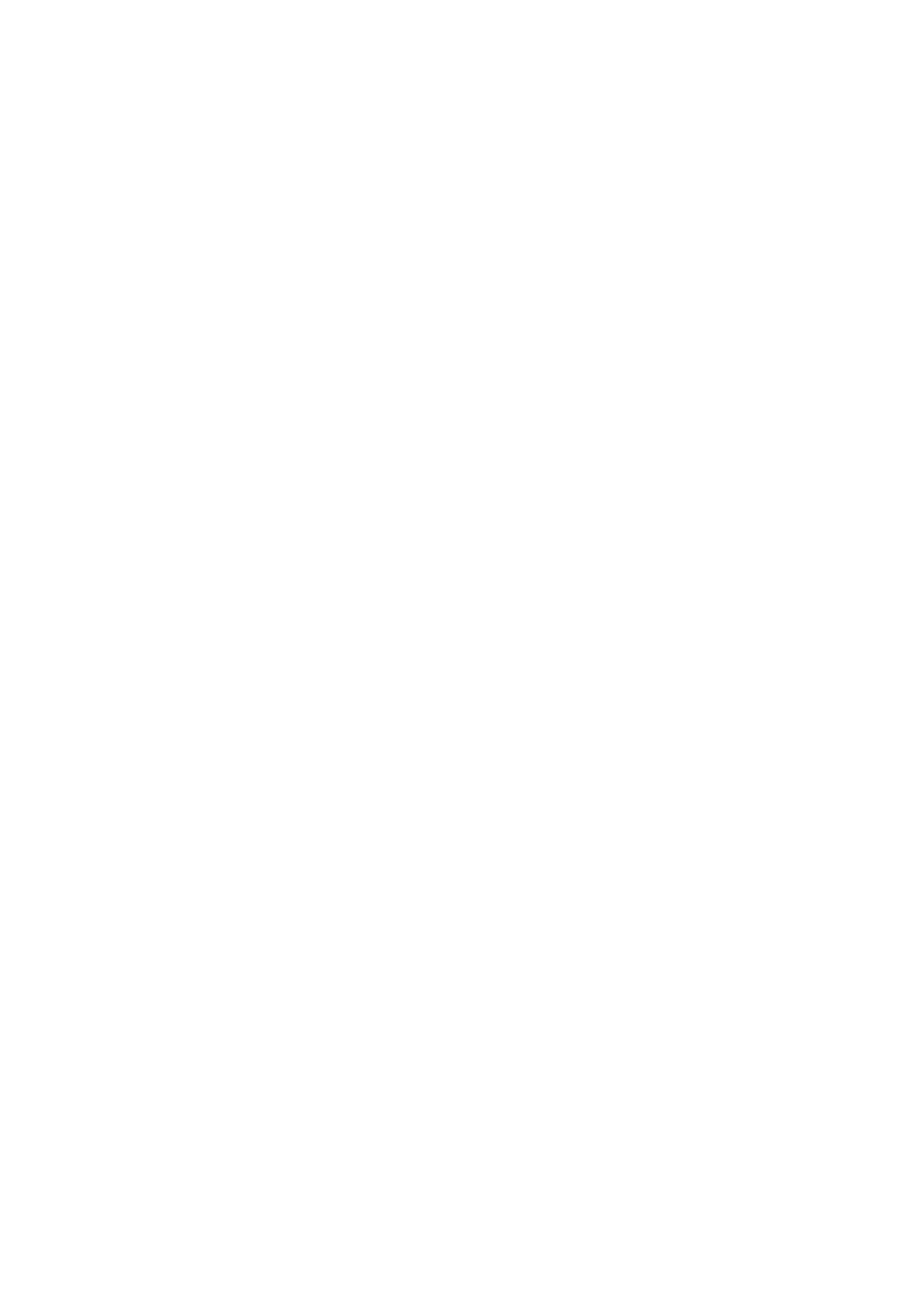# **Summary**

The MAR-ICE Network was created in 2008 through a 3-Party Memorandum of Understanding (MoU) between the European Chemical Industry Council (Cefic), the Centre of Documentation, Research and Experimentation on Accidental Water Pollution (Cedre) and the European Maritime Safety Agency (EMSA) and became operational in January 2009. The Network provides remotely upon request expert information and advice on chemicals in the event of a maritime emergency. This report provides the third review and evaluation of the Network and the service it provided in the period **from July 2013 to December 2015**.

The MAR-ICE Network was activated eleven times during the reporting period, as shown in the table below:

| Real incident during which the MAR-ICE Network was activated<br>(July 2013 - December 2015)                                                                                                                                                |                                                                                                                                                                                                                                                                                                                                 |                                                                                                                                                                                                                                                                                                   |  |  |  |
|--------------------------------------------------------------------------------------------------------------------------------------------------------------------------------------------------------------------------------------------|---------------------------------------------------------------------------------------------------------------------------------------------------------------------------------------------------------------------------------------------------------------------------------------------------------------------------------|---------------------------------------------------------------------------------------------------------------------------------------------------------------------------------------------------------------------------------------------------------------------------------------------------|--|--|--|
| Requesting entity &<br>date of request                                                                                                                                                                                                     | Substance(s) involved in incident                                                                                                                                                                                                                                                                                               | Request made to the MAR-ICE Network                                                                                                                                                                                                                                                               |  |  |  |
| <b>Irish Coast Guard</b><br>(13.01.2014)                                                                                                                                                                                                   | 15 000 tons of Sodium Hydroxyde<br>50% (UN 1824); No leak, nor any<br>immediate threat of pollution                                                                                                                                                                                                                             | The Network was activated preventively, to request<br>information on potential risks for the marine<br>environment in case of the release of Sodium<br>hydroxide 50%                                                                                                                              |  |  |  |
| Notification or table-top exercises during which the MAR-ICE Network was activated<br>(July 2013 - December 2015)                                                                                                                          |                                                                                                                                                                                                                                                                                                                                 |                                                                                                                                                                                                                                                                                                   |  |  |  |
| Requesting entity &<br>date of request                                                                                                                                                                                                     | Substance(s) involved in exercise<br>scenario                                                                                                                                                                                                                                                                                   | Request made to the MAR-ICE Network                                                                                                                                                                                                                                                               |  |  |  |
| <b>Finnish Environment</b>                                                                                                                                                                                                                 | The scenario involved the grounding<br>of a chemical tanker which resulted in<br>the release of six different products in<br>the Baltic Sea:<br>- Phosphoric acid (UN 1805);<br>- Sodium hydroxide (UN 1824);<br>- Ethanol / ethyl alcohol (UN 1170);<br>- Phenol (UN 2312);<br>- Vegetable oil;<br>- Heavy fuel oil (HFO-380). | Request for information on:                                                                                                                                                                                                                                                                       |  |  |  |
| Institute (SYKE)<br>(23.9.2013)                                                                                                                                                                                                            |                                                                                                                                                                                                                                                                                                                                 | - Potential risks for sensitive resources close-by;<br>- The behaviour of the released chemicals in the<br>water (surface and water column);<br>- Potential health & safety hazards for responders;<br>- Risks from the substances mixing together.<br>Request for fate and trajectory modelling. |  |  |  |
| MRCC Madrid, Spanish<br>Maritime Safety Agency<br>(SASEMAR)<br>(15.11.2013)                                                                                                                                                                | CLEANPORT TAR 2013 exercise:<br>The exercise scenario covered the<br>release of 6.7 $m^3$ of Aniline (UN 1547)<br>in the Tarragona port.                                                                                                                                                                                        | The information requested was about the product's<br>behaviour in the marine environment, as well as its<br>chemical and physical properties, potential risks and<br>hazards, response measures and required personal<br>protective equipment (PPE).                                              |  |  |  |
| MRCC Barcelona,<br>Spanish Maritime Safety<br>Agency (SASEMAR)<br>(14.1.2014                                                                                                                                                               | The scenario involved the release of<br>The information requested was about the product's<br>8m <sup>3</sup> of White spirit (UN 1300).<br>composition, as it was a blend of chemicals.                                                                                                                                         |                                                                                                                                                                                                                                                                                                   |  |  |  |
| EMSA, on behalf of<br>The table-top exercise covered two<br>participating experts to<br>separate scenarios, one with<br>an HNS workshop<br>chemicals carried in bulk and the<br>(01.10.2014)<br>second with chemicals in packaged<br>form. |                                                                                                                                                                                                                                                                                                                                 | For both scenarios, the Network was activated<br>requesting information regarding the risks to the<br>marine environment and public health; the trajectory<br>of floating chemicals and any gas clouds generated<br>and recommendations for response options,<br>including PPE specifications.    |  |  |  |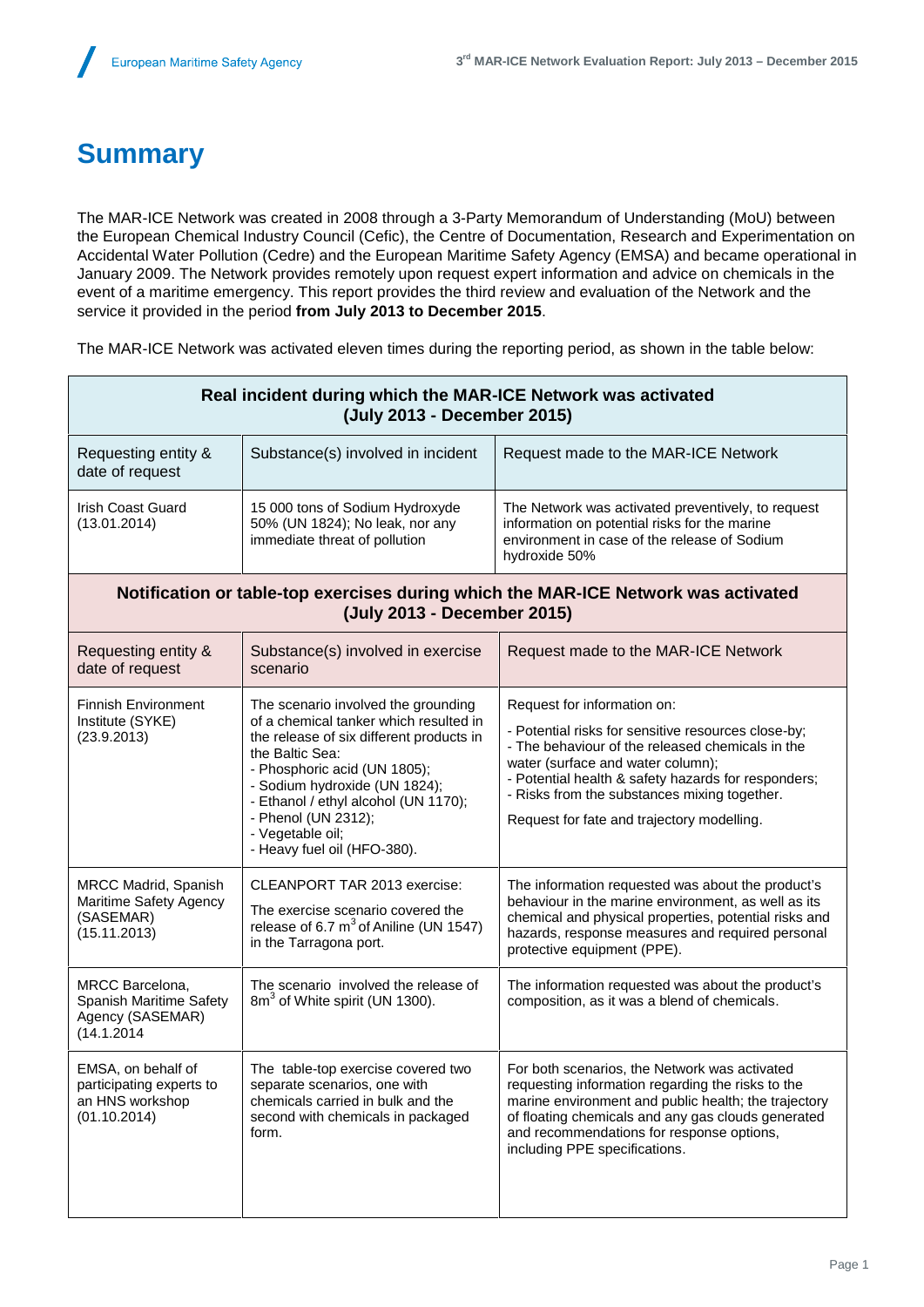

| Norwegian Coastal<br>Administration, under the<br>Copenhagen Agreement<br>(18.02.2015)        | The exercise scenario included the<br>loss of containers at sea, following a<br>collision, involving the product Oleum<br>(UN 1831) (proper shipping name:<br>Sulphuric acid, fuming).                                                                                                                                                                  | The product-specific information requested via the<br>MAR-ICE contact form concerned the product's<br>stability and reactivity, chemical and physical<br>properties and composition.                                                                                                                                                        |  |
|-----------------------------------------------------------------------------------------------|---------------------------------------------------------------------------------------------------------------------------------------------------------------------------------------------------------------------------------------------------------------------------------------------------------------------------------------------------------|---------------------------------------------------------------------------------------------------------------------------------------------------------------------------------------------------------------------------------------------------------------------------------------------------------------------------------------------|--|
| <b>EMSA</b><br>$(3-4.3.2015)$                                                                 | EMSA activated unannounced the<br>MAR-ICE Network prior to a table-top<br>HNS exercise conducted by ITOPF, to<br>which EMSA was invited to contribute.<br>In accordance with the scenario, some<br>of the cargo tanks of a chemical tanker<br>were punctured resulting to a fire on-<br>board and the tanker drifting ablaze<br>and without propulsion. | There was yet no spillage of the bulk liquid cargo, but<br>as the situation was very unstable information was<br>requested by the Network on three separate<br>products: Acrylonitrile (UN 1093), Ammonia<br>anhydrous (UN 1005) and Styrene monomer (UN<br>2055), regarding each product and their behaviour in<br>the marine environment. |  |
| MRCC Rijeka, Croatia<br>(25.3.2015)                                                           | Activation to test the procedures.                                                                                                                                                                                                                                                                                                                      |                                                                                                                                                                                                                                                                                                                                             |  |
| Prefecture maritime de<br>la Manche Mer du Nord,<br>(AEM Cherbourg),<br>France<br>(27.5.2015) | The scenario involved the collision<br>between a chemical tanker and an oil<br>tanker which resulted in a leak in<br>some of the chemical tanker's cargo of<br>4,180 m3 of Styrene monomer (UN<br>2055) and an increased temperature<br>and pressure in the cargo's tanks.                                                                              | Product-specific information and information on the<br>Styrene's behaviour in the marine environment were<br>requested by the Network.                                                                                                                                                                                                      |  |
| <b>Finnish Environment</b><br>Institute (SYKE)<br>(1.10.2015)                                 | The scenario included the release of<br>Acrylonitrile (UN 1093) and<br>Phosphoric acid (UN 1805) from<br>damaged containers on board a<br>vessel (initial release on deck) and the<br>reaction of the phosphoric acid with<br>aluminium and other metals and the<br>resulting formation of Hydrogen gas<br>cloud.                                       | Information on the two products, possible response<br>measures, behaviour in the marine environment and<br>in air and the resulting hazards and danger zones<br>were requested by the Network.                                                                                                                                              |  |
| <b>Finnish Environment</b><br>Institute (SYKE)<br>(18.12.2015)                                | The scenario involved a LNG tanker<br>which was at berth in the Port of<br>Hamina. Following a collision with the<br>pier LNG gas release was generated<br>from a raptured 7000 $m3$ tank.                                                                                                                                                              | Product specific information and plume drift<br>estimation for safety and evacuation planning<br>were requested.                                                                                                                                                                                                                            |  |

The countries that activated the Network have expressed their high appreciation of the rapid and professional information service provided. Generally, the EU Member States, coastal EFTA/EEA States and coastal EU Candidate countries acknowledge the importance and benefit of having rapid access to professional product and incident-specific information on chemical substances and their associated hazards and risks, as well as receiving timely expert advice when dealing with maritime chemical emergencies. This also depends on the type of specialised expertise and support they already have access to from other institutions at national or regional level. Some countries activate the Network to receive more operational and incident specific advice whereas others look for more detailed product-specific information on chemical substances. Feedback received from the Network's users has been duly considered and addressed by the MAR-ICE partners during this third evaluation of the Network. This resulted in concrete follow-up actions for each of the MAR-ICE partners, including the revision of the Network's Contact Form, relevant documents and procedures.

Cedre has to date performed its tasks as the MAR-ICE Contact Point to provide information on chemicals involved in maritime incidents very well and always timely. In addition to the product specific information, Cedre provided additional operational relevant information and expert advice in almost all cases, including several modelling results. Cefic's crucial role as a partner of the MAR-ICE Network in communicating with the ICE Network, maintaining the ICE Database and updating the ICE members on the MAR-ICE Network's developments is greatly appreciated. The Network currently runs through October 2017. All three parties made a positive assessment of MAR-ICE and have expressed their willingness to continue the Network beyond 2017.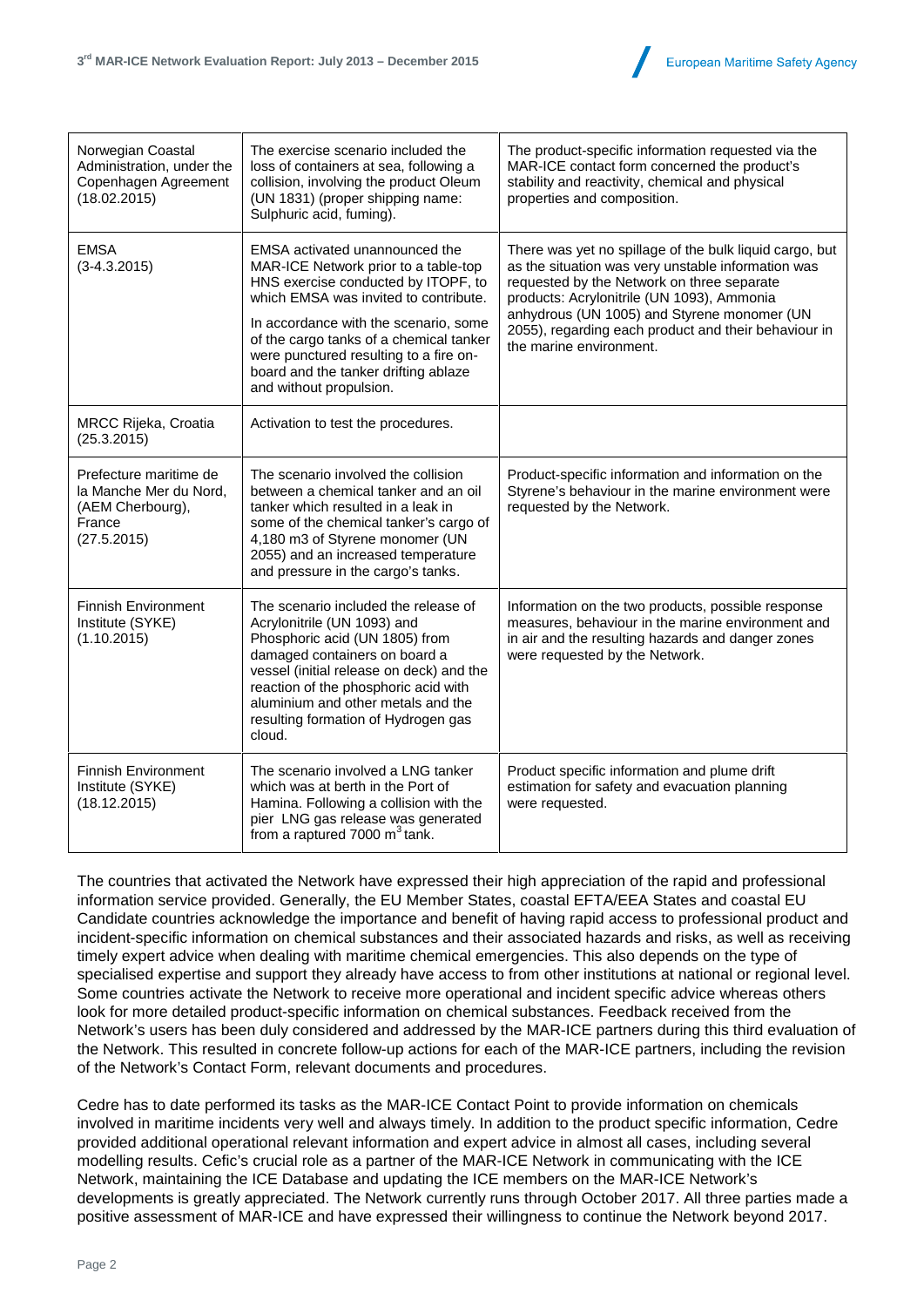# **Table of Contents**

| 1. |        |  |  |  |  |
|----|--------|--|--|--|--|
| 2. |        |  |  |  |  |
|    |        |  |  |  |  |
|    | 3.1    |  |  |  |  |
|    | 3.2    |  |  |  |  |
|    | 3.2.1  |  |  |  |  |
|    | 3.2.2  |  |  |  |  |
|    | 3.2.3  |  |  |  |  |
|    | 3.2.4  |  |  |  |  |
|    | 3.2.5  |  |  |  |  |
|    | 3.2.6  |  |  |  |  |
|    | 3.2.7  |  |  |  |  |
|    | 3.2.8  |  |  |  |  |
|    | 3.2.9  |  |  |  |  |
|    | 3.2.10 |  |  |  |  |
| 4. |        |  |  |  |  |
|    | 4.1    |  |  |  |  |
|    | 4.2    |  |  |  |  |
|    | 4.3    |  |  |  |  |
| 5. |        |  |  |  |  |
| 6. |        |  |  |  |  |
| 7. |        |  |  |  |  |
| 8. |        |  |  |  |  |

Cover photo credit ©iStock/lucagal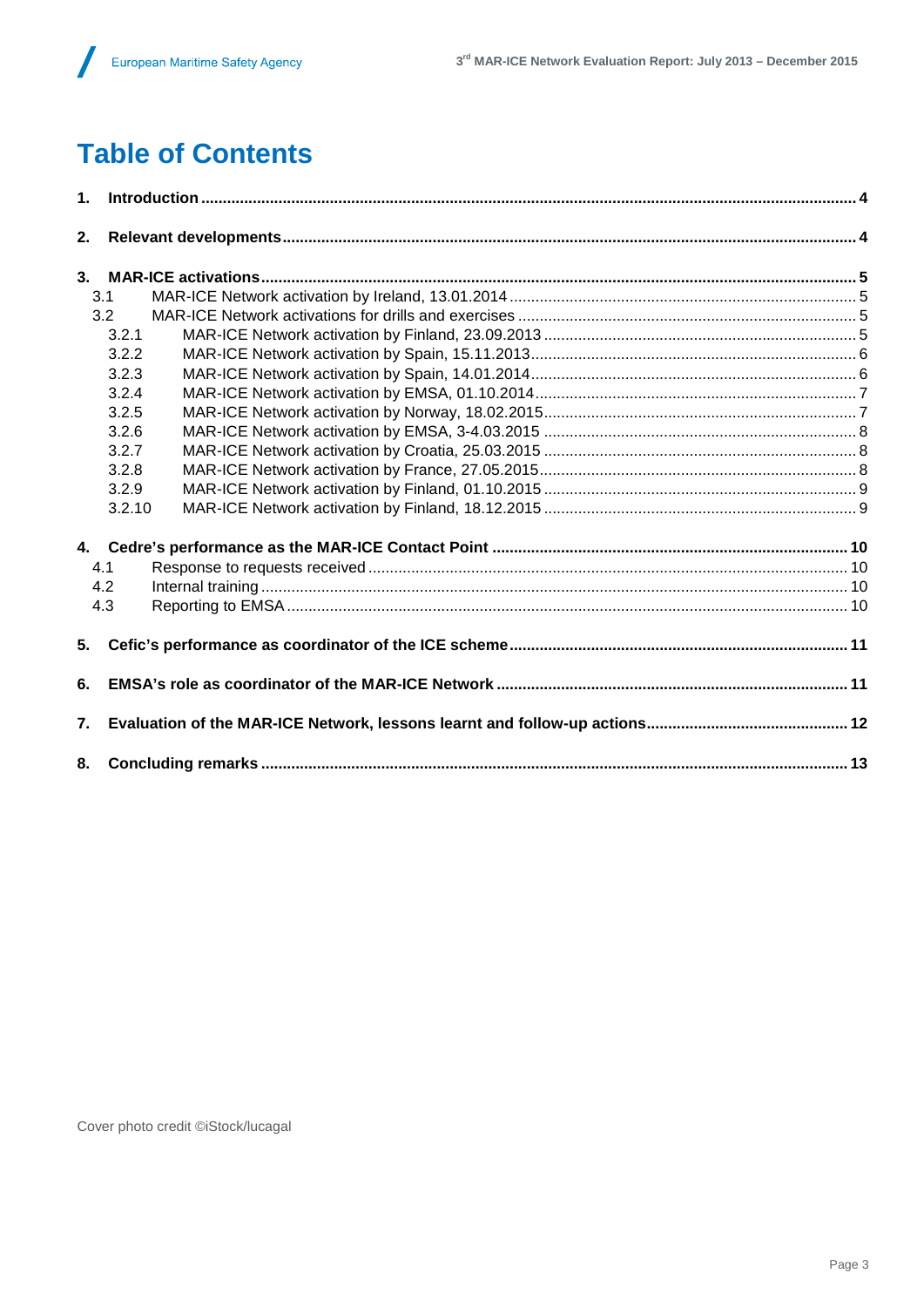# **1. Introduction**

In accordance with the Memorandum of Understanding (MoU) signed between Cefic, Cedre and EMSA on 17 October 2008, as amended in 2011 and 2014, the MAR-ICE Network became operational on 1 January 2009 and currently runs through to 16 October 2017. As agreed among the parties of the MoU, Cedre serves as the MAR-ICE Contact Point, receiving all requests for assistance to the Network and coordinating the information and advice provided. EMSA maintains, coordinates, reviews and evaluates the MAR-ICE Network.

The Network provides remotely and upon request expert information and advice on chemicals in the event of a maritime emergency. The tasks and activation procedures of the MAR-ICE Network are described in the MAR-ICE Implementation Plan, which has been distributed to the relevant administrations of the EU Member States, coastal EFTA/EEA States and coastal EU Candidate Countries. In addition to the response to marine HNS spills/releases, or the threat thereof, the MAR-ICE can also be used during pollution response drills and exercises. A leaflet describing the Network's scope and the expert information service it provides has been distributed to the relevant administrations. Information on the MAR-ICE Network is also published on Cefic's, Cedre's and EMSA's websites.

In accordance with the MAR-ICE MoU, EMSA, in close cooperation with its partners, reviews and evaluates the Network's operation and the service it provides in regular intervals. To this effect, an evaluation report is drafted and a dedicated meeting of the MAR-ICE partners is held at EMSA every two years. To date, two evaluation reports have been published:

- First evaluation report of the MAR-ICE Network and the service it provides, covering its operation from January 2009 to December 2010;
- Second evaluation report of the MAR-ICE Network and the service it provides, covering its operation from January 2011 to June 2013.
- **This is the third evaluation report of the MAR-ICE Network and the service it provides, covering its** operation from July 2013 to December 2015.

This report was drafted by EMSA and reviewed by its MAR-ICE partners, Cefic and Cedre during the third MAR-ICE Network evaluation meeting held on 3 December 2015 in Lisbon and was finalised shortly thereafter.

### **2. Relevant developments**

Four developments relevant to the MAR-ICE Network took place within the period covered by this report:

- As identified in the second evaluation report of the MAR-ICE Network, EMSA, Cefic and Cedre considered the possibility and options for the Network to also provide upon request, expert advice on site of a maritime incident. Following extensive discussions with Cefic and the ICE partners, such an option cannot be supported at this stage by the chemical industry, primarily due to liability concerns. However, EMSA, Cefic and Cedre are open to consider other options for further developing the service.
- Since February 2014, the MAR-ICE Network (Cedre) also has access to EMSA's MAR-CIS (Marine chemical information sheets) database, which currently includes 213 substances with concise information and data pertinent during the initial stages of the response to a maritime incident. Whenever there is a MAR-ICE activation, the relevant MAR-CIS datasheet (when available) is also provided to the requester via the MAR-ICE Network, as part of the initial product-specific documentation.
- An important change in the ICE database took place in 2015 in order to always provide access to up-to date data. The company data and links to companies and substances belonging to the following 13 countries were deleted from the ICE database, as these countries maintain and update similar local or national databases: Austria, Czech Republic, Denmark, Germany, Hungary, Italy, Norway, Poland, Slovak Republic, Spain, Sweden and UK. Only the company data and links to companies and substances belonging to the following four countries were kept in the ICE database: Belgium, France,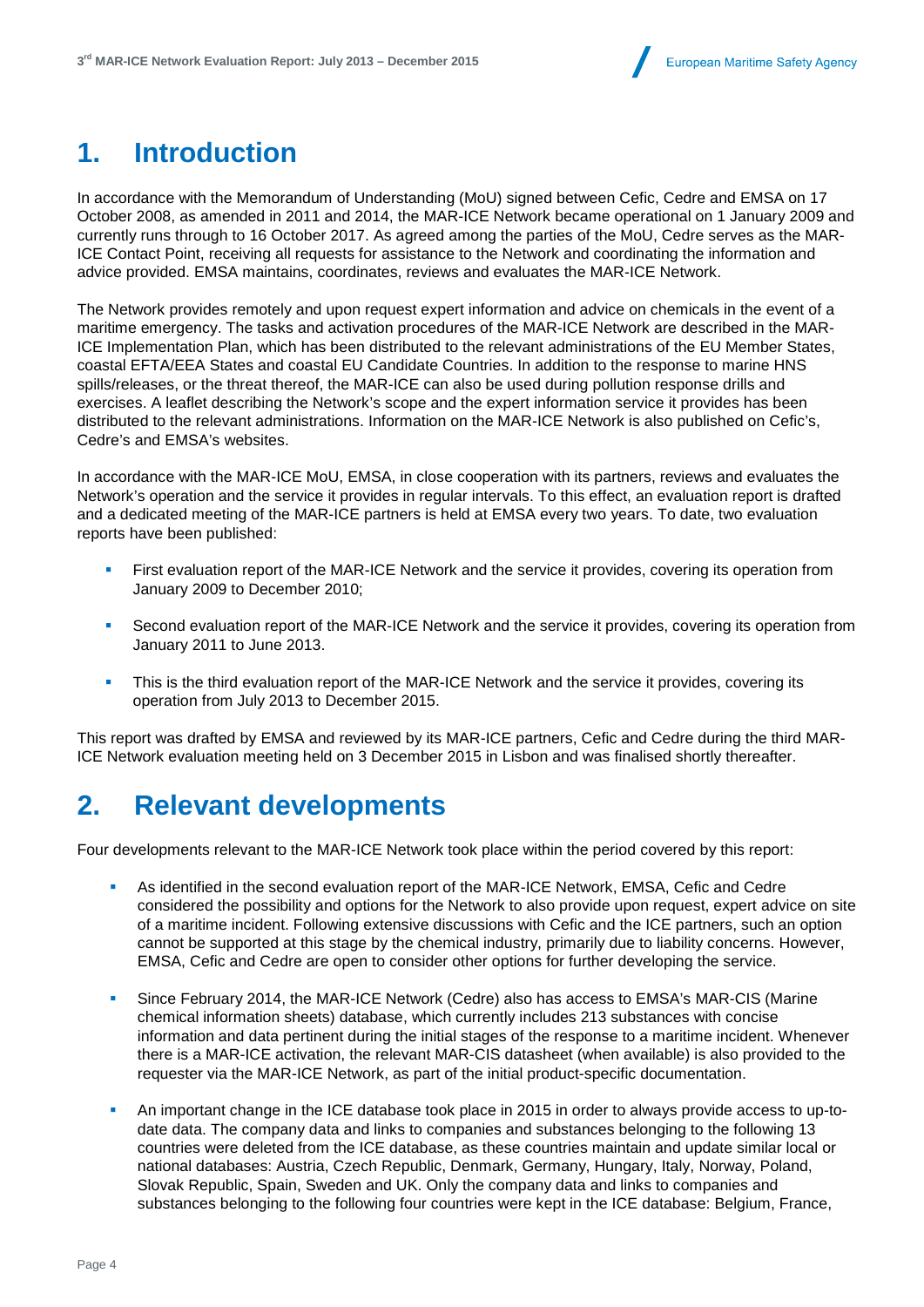the Netherlands and Switzerland. When a company belonging to the first group of countries is contacted by the MAR-ICE Contact Point, via the MAR-ICE Network, the corresponding ICE Centres are contacted and they utilise their local databases to provide the requested information to the MAR-ICE Contact Point. In 2015 Gert van Bortel (BASF) replaced Rolf Haselhorst (BASF) as chairman of the ICE Group.

 In December 2014, a revised and updated set of MAR-ICE documentation, including the revised MAR-ICE brochure, the MAR-ICE Implementation Plan and Activation procedure and the revised MAR-ICE Contact Form, were prepared and sent by EMSA to the relevant maritime administrations of the EU Member States, coastal EFTA/EEA countries and coastal EU Candidate countries, in order to raise awareness of the Network.

# **3. MAR-ICE activations**

During the period covered by this report, the MAR-ICE Network was activated eleven times:

- Once during a real incident, without actual release of chemicals, and
- Ten times during marine pollution response exercises (table-top exercises).

A brief summary of all the MAR-ICE activations and the main conclusions ('lessons learned') from these are presented below.

#### 3.1 MAR-ICE Network activation by Ireland, 13.01.2014

The Irish Coast Guard (MRCC Dublin) activated the MAR-ICE Network on 13 January 2014, regarding a real incident involving a chemical carrier, without any actual product being released. The vessel, which due to mechanical failure was under tow around 100 nm west of Ireland, had 15,000 tonnes of Sodium Hydroxide 50% (UN 1824) on board, but there was no leak, nor immediate threat or danger of a release.

The Irish Coast Guard activated the MAR-ICE Network preventively, to ask what could have happened if there would be a release of the Sodium hydroxide 50% (UN 1824), with regard to potential risks for the marine environment. The MAR-ICE Network Contact Point (Cedre) provided within one hour to the requester a copy of the Cedre chemical response guide on Sodium Hydroxide 50% solution in English, noting that it also includes relevant spill scenarios. Following communication with the requester, the information provided was deemed sufficient for the specific incident and as there was no release involved, there was no request to contact a chemical company or the product's manufacturer for more information. The activation was concluded by the Irish Coast Guard shortly thereafter.

The activation procedure and overall communication between the MAR-ICE Contact Point and the requester was very smooth. The MAR-ICE contact form was filled in (hand-written) and faxed to Cedre. Ireland has activated the Network several times in the past, for both real incidents and exercises and is well acquainted with the Network's activation and service.

It is interesting to note here the use of the MAR-ICE Network for 'preventive' purposes, even when there was no product release or real threat of pollution or release in the marine environment.

#### 3.2 MAR-ICE Network activations for drills and exercises

#### **3.2.1 MAR-ICE Network activation by Finland, 23.09.2013**

The Finnish Environment Institute (SYKE) activated the MAR-ICE Network on 23 September 2013 during an unannounced alert exercise with a very detailed and relatively complex scenario involving the release of several chemicals. The aim of the exercise was for SYKE to become familiar with the MAR-ICE activation procedures and to find out what type of information is available through the Network, in order to evaluate if and what other additional information sources would be required.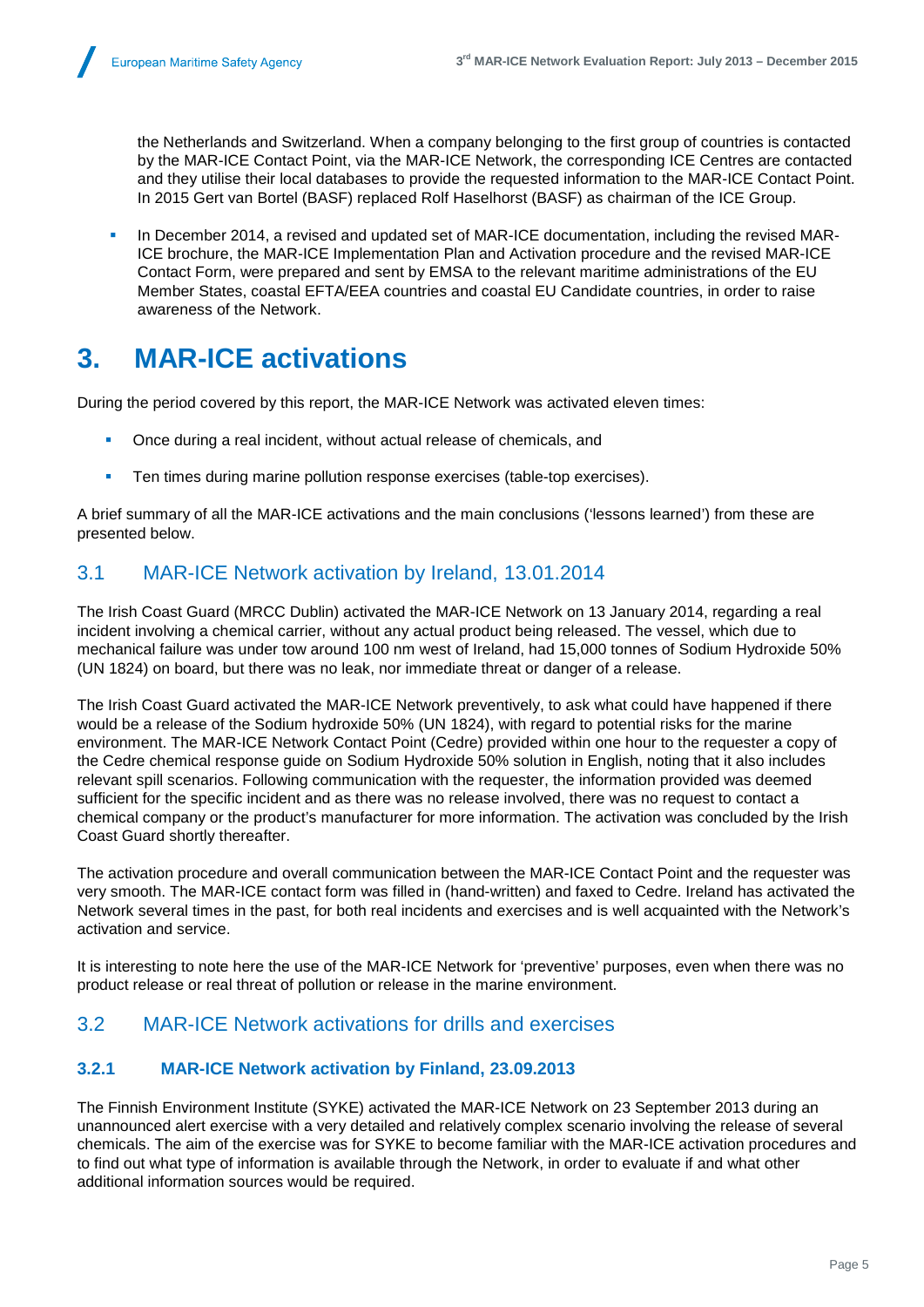

The scenario involved the grounding of a chemical tanker which resulted in the release of six different products in the Baltic Sea about 15 nm from the Finnish mainland. The spill area was close to floating type fish farms and a water intake system for a nuclear power plant. The six substances released where: Phosphoric acid (UN 1805); Sodium hydroxide (UN 1824); Ethanol / ethyl alcohol (UN 1170); Phenol (UN 2312); Vegetable oil; Heavy fuel oil (HFO-380).

The information requested by SYKE included fate and trajectory modelling in order to evaluate the potential risks for sensitive resources located close-by (fish farms and water intake system of nuclear power plant); the behaviour of the released chemicals in the water (surface and water column); the potential health and safety hazards for responders; and any additional risks from these substances mixing together.

The MAR-ICE Network provided initially (< 1 h) the Material Safety Data Sheets (MSDS) corresponding to the five substances and the fuel oil. This was shortly followed-up with additional information regarding the principal behaviour in the marine environment and main risks for responders and the aquatic life for each of the released substances. Within 2 ½ hours after the Network's activation, the results of 3D modelling (CHEMMAP software) for Phenol's behaviour and drifting were also provided by Cedre, as this substance was considered the most hazardous for the responders in vicinity to the vessel.

The requester also received additional information from national sources (Finnish institute of occupational health) with regard primarily the consequences and effects of mixing the released chemicals together, which was not covered by the MAR-ICE Network in its response.

The activation procedure and overall communication between the MAR-ICE Contact Point and the requester was very good. The MAR-ICE contact form was filled in (electronically) and sent to the Network by email, although an Annex explaining in more detail the scenario and the requested information for each of the substances was also required and attached to the form. The requester was very satisfied with the outcome of this exercise, appreciating in particular the rapid response and professional information received from the Network. It was also noted by this exercise that readily available additional information sources, especially regarding health and safety issues, was deemed necessary at national level.

#### **3.2.2 MAR-ICE Network activation by Spain, 15.11.2013**

The MRCC Madrid, Spanish Maritime Safety Agency (SASEMAR) activated the MAR-ICE Network on 15 November 2013 for an exercise (CLEANPORT TAR 2013). The exercise scenario covered the release of 6.7  $\mathrm{m}^{3}$ of Aniline (UN 1547) in the Tarragona port at 12 m depth. The information requested was both about the product's behaviour in the marine environment, as well as its chemical and physical properties, potential risks and hazards, response measures and required personal protective equipment (PPE) (all the 'boxes' regarding 'information requested' in the MAR-ICE contact form were ticked).

Within one hour from acknowledgment of receipt of the request, the MAR-ICE Network provided the MSDS corresponding to Aniline. This was followed by additional information sent shortly thereafter on the substance's behaviour in the marine environment, based on the GESAMP profile. The MRCC Madrid acknowledged receipt of the information and terminated the exercise.

Apart from some technical problems (fax not working) in the beginning and towards the end of the activation, communication between the requester and the Network was overall positive. The MAR-ICE contact form was filled-in and sent via email. While a large amount of information was requested by the requester via the contact form, neither were all the requests addressed nor was there any follow-up questions or clarifications asked by the requester. It is very important that the information needs of the requester are clearly defined, prioritised and followed-up on, and that they are all addressed by the Network. Feedback received by the requester indicated that information with more operational focus had been expected from the Network during this exercise.

#### **3.2.3 MAR-ICE Network activation by Spain, 14.01.2014**

The MRCC Barcelona, Spanish Maritime Safety Agency (SASEMAR) activated the MAR-ICE Network on 14 January 2014 during an exercise involving the release of 8  $\text{m}^{3}$  of White sprit (UN 1300) (indicated slick area by requester: 250 x 50 m). The MAR-ICE contact form was filled out and sent by fax. Information on the product's composition was requested. A copy of the corresponding MSDS was sent by the MAR-ICE Network shortly after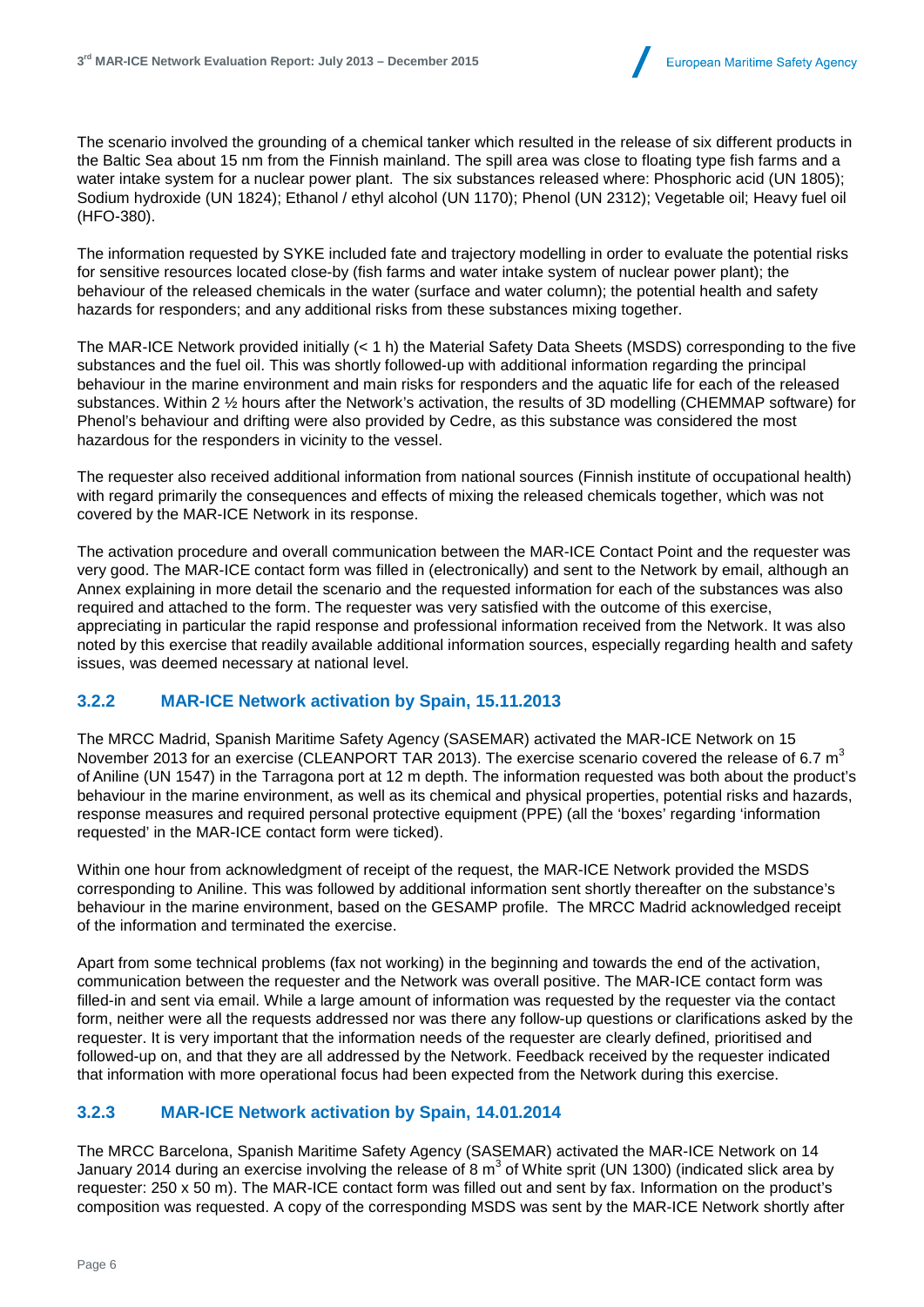the request was made and, considering that the released substance was a blend of chemicals, the requester was advised to contact the manufacturer in order to get more data on the correct composition of the blend.

To this effect, the MAR-ICE Contact Point called the ICE Centre in Spain (Madrid); however it was not clear to the ICE focal point what action was expected from them. Efforts to contact another relevant chemical company in Spain were also unsuccessful, as the respective contact number in the ICE database seemed to be incorrect.

While there was no further concrete follow-up from the requester regarding this exercise, which was considered terminated thereafter, this activation, like the one described above, highlighted that the Network can and should be activated also for small spills, as a chemical's complexity or associated hazards are irrelevant of the volume of the spill. It is also very important that the ICE database and the ICE focal centres are kept up-to-date with regard to the MAR-ICE Network.

As also demonstrated in the previous activation, it is crucial that the information needs of the requester are clearly defined, prioritised and followed-up on, and that they are all addressed by the Network. The termination of the Network's activation should also be clearly stated by the requester. As per the feedback received by the requester, information with more operational focus had been expected from the Network during this exercise.

#### **3.2.4 MAR-ICE Network activation by EMSA, 01.10.2014**

On 1 October 2014, EMSA organised and hosted a workshop for Member States experts addressing the key challenges of chemical marine pollution response. This workshop included a table-top exercise for participating experts, covering two separate scenarios, one with chemicals carried in bulk and the second with chemicals in packaged form. During this exercise, and on behalf of the participating experts, EMSA activated the MAR-ICE Network twice, once for each scenario. The main aim of this activation was for the experts participating in the table-top exercise to:

- Familiarise themselves with utilising and activating existing information services at national and EU level (e.g. MAR-ICE Network, MAR-CIS datasheets) available to support the response operations to HNS pollution incidents; and
- Better understand and evaluate the type of HNS-specific information and expert advice they can receive from the Network, and become aware of its added value, strengths and limitations

Considering the large number of participants and the two relatively complex scenarios running in parallel, the large amount of information requested from the Network, as well as the time limitations of such table-top exercises, there was prior communication between EMSA and the MAR-ICE Contact Point at Cedre and some of the information provided had been already pre-prepared by Cedre.

The type of information requested for both scenarios regarded the risks to the marine environment and public health; the trajectory of floating chemicals and any gas clouds generated and recommendations for response options, including PPE specifications.

For both scenarios, the communication with the Network was overall positive and rapid, within the limited timeline of the exercise. Through this exercise all the participants became familiarised with the MAR-ICE contact form and understood the type of information the Network can provide for bulk and packaged spills. This was the first time the MAR-ICE Network was activated during an EMSA workshop and EMSA intends to repeat such type of (operational) chemical table-top exercises in the future.

#### **3.2.5 MAR-ICE Network activation by Norway, 18.02.2015**

The Norwegian Coastal Administration (NCA) activated the MAR-ICE Network on 18 February 2015 within the framework of an HNS table-top exercise conducted by the Copenhagen Agreement. The exercise scenario included the loss of containers at sea, following a collision, involving the product Oleum (UN 1831) (proper shipping name: Sulphuric acid, fuming). The product-specific information requested via the MAR-ICE contact form concerned the product's stability and reactivity, chemical and physical properties and composition.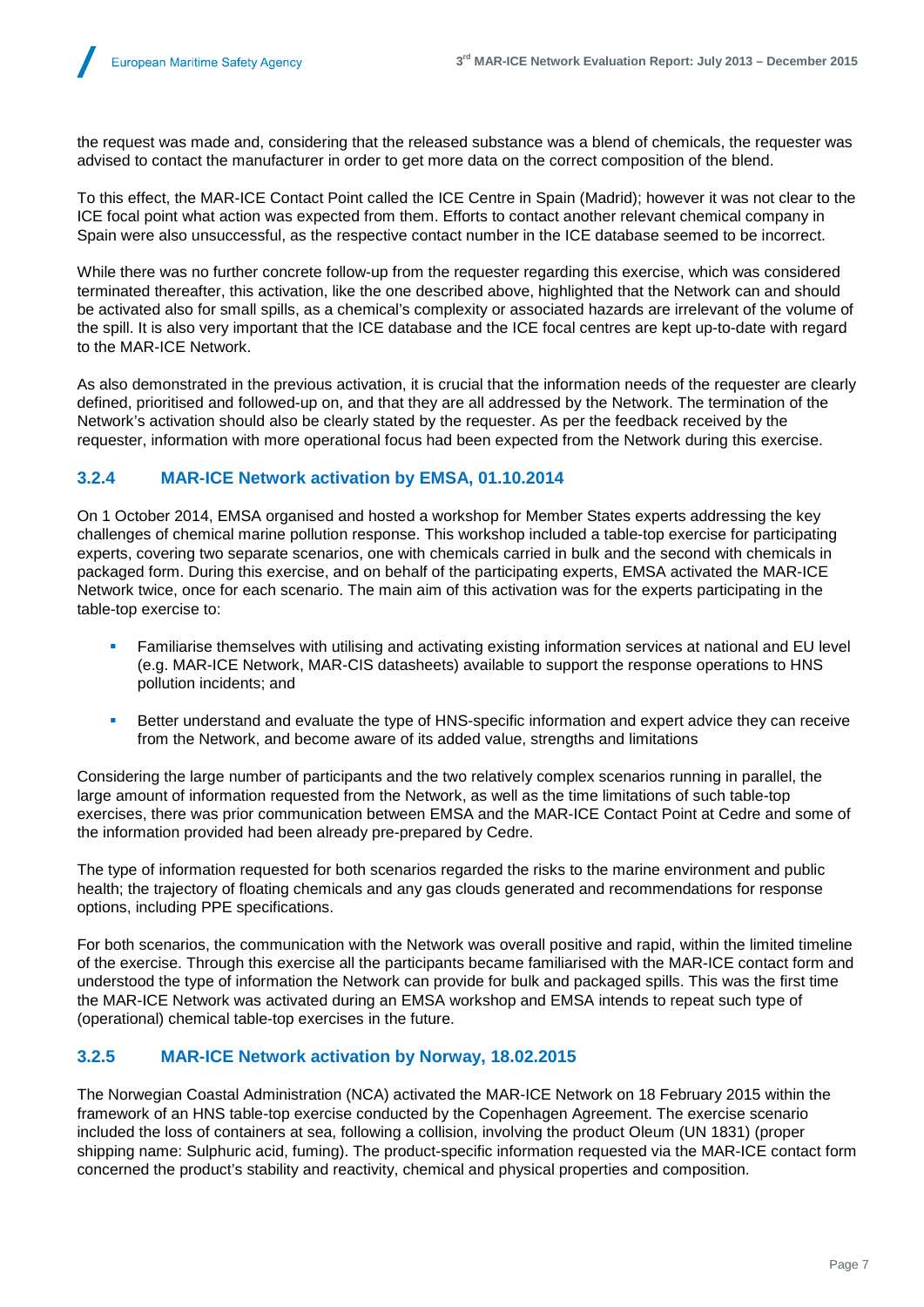

The MAR-ICE Network Contact Point provided rapidly the MSDS and ERICard of Sulphuric acid, fuming, and also the relevant MAR-CIS datasheet for Oleum, after it was provided by EMSA. The NCA then asked additional information by phone in terms of risk of explosion, based on real cases / past incidents. To this request, links to relevant websites (Rempec's MIDSIS database; and Cedre's accidents database) were provided to the NCA, corresponding to accidents involving Sulphuric acid (UN 1831).

There were no further follow-up questions from the requester and the activation was considered terminated by the MAR-ICE Contact Point. It is important that the termination of the activation is clearly stated by the requester.

#### **3.2.6 MAR-ICE Network activation by EMSA, 3-4.03.2015**

EMSA activated unannounced the MAR-ICE Network on 3 March 2015 prior to a table-top HNS exercise conducted by ITOPF on 6 March 2015, to which EMSA was invited to contribute. In accordance with the scenario, following a collision, some of the cargo tanks of a chemical tanker were punctured resulting to a fire on-board and the tanker drifting ablaze and without propulsion. There was yet no spillage of the bulk liquid cargo, but as the situation was very unstable information was requested by the Network on three separate products: Acrylonitrile (UN 1093), Ammonia anhydrous (UN 1005) and Styrene monomer (UN 2055), regarding each product and their behaviour in the marine environment (all the boxes in the contact from were ticked).

Within 1 hour of the request, the MAR-ICE Network Contact Point provided the MAR-CIS datasheets corresponding to the three products (UN numbers) defined in the scenario. EMSA asked for further information regarding the response to incidents involving these substances and for a ranking of the risks / immediate dangers for the environment and the safety of responders. The MAR-ICE Contact Point provided a link to the Cedre accidents database regarding the 2001 Ievoli Sun incident, which involved Styrene and also a table prioritising the three substances as per the request made. Following analysis of the information received, EMSA asked then for more information on the most hazardous substance (Acrylonitrile), with regard to its behaviour and trajectory if released in the marine environment and the associated hazards of the toxic cloud. The results of CHEMMAP 3D trajectory modelling simulations run for Acrylonitrile were provided to EMSA, covering both the trajectory of the spilled product at sea, as well as that of the toxic cloud in the atmosphere.

The information provided by the Network was considered sufficient and the activation was terminated by EMSA. Some technical issues identified during this exercise (the Cedre telephone switchboard was temporarily out of order and it was impossible to contact Cedre during a period of time) have since been resolved.

#### **3.2.7 MAR-ICE Network activation by Croatia, 25.03.2015**

The MRCC Rijeka (Croatia) activated the MAR-ICE Network on 25 March 2015, merely for notification purposes and in order to test the activation procedures; no specific maritime incident or chemical product were involved in this activation / exercise. This notification exercise highlighted the importance of maintaining a smooth and swift communication flow between the requester and the Network (via the MAR-ICE Contact Point at Cedre).

It is also important that all activation requests made by fax or email should be followed-up by phone by the requester, in order to confirm the activation and whenever data or information is transmitted among the Network by fax or email that this is followed-up by a phone call to inform that data has been exchanged. It is crucial that prompt and smooth communication is established and maintained between the Network and the requester throughout the activation.

#### **3.2.8 MAR-ICE Network activation by France, 27.05.2015**

The Prefecture maritime de la Manche Mer du Nord, AEM Cherbourg (France) activated the MAR-ICE Network on 27 May 2015 during an exercise. The scenario involved the collision between a chemical tanker and an oil tanker which resulted in a leak in some of the chemical tanker's cargo of 4,180 m $^3$  of Styrene monomer (UN 2055) and an increased temperature and pressure in the cargo's tanks. While Cedre was initially activated by the French authorities under the French national intervention agreement, during the exercise and as soon as the scenario reported the leak of Styrene in one or two tanks, Cedre proposed to the French authorities to activate the MAR-ICE Network.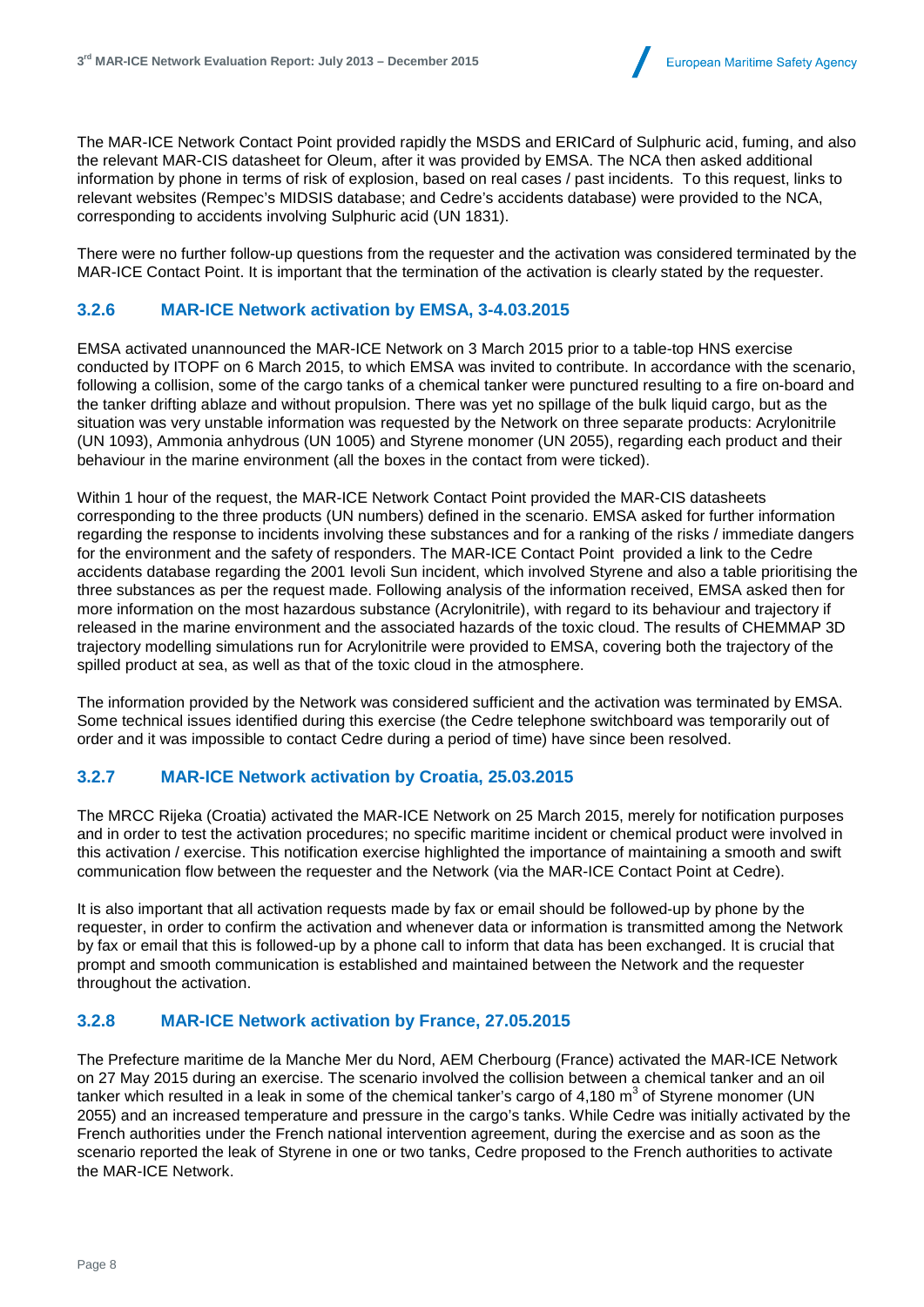The MAR-ICE contact form was then submitted by the French authorities by email, requesting product-specific information and information on the Styrene's behaviour in the marine environment. Initial information provided by the MAR-ICE Contact Point included the Cedre chemical response guide for Styrene and the corresponding MSDS. This was followed-up by the results of CHEMMAP 3D trajectory modelling simulations run for Styrene to assess the extent of the hazardous zones (Immediately Dangerous for Life and Health (IDLH) and concentrations in the water column). The results of the simulations and an analysis of these results were sent to the requester.

The MAR-ICE Network also contacted two manufacturers of Styrene via the ICE database, namely TOTAL PetroChemicals Gonfreville and Dow Chemicals, to get more information on the possible cause of the increase of temperature and pressure in the tanks reported in the scenario. Measures to control this situation and PPE that should be used were also discussed and advice on the use of an inhibitor together with the control of the oxygen amount in the tanks was provided to the French authorities by email. The MAR-ICE activation was then terminated.

This activation highlighted the importance of the specialised product-specific information that can be provided by the chemical industry / product's manufacturer, and the added-value this provides to the more generic information sources available, when an incident requires a more precise and product-oriented analysis.

#### **3.2.9 MAR-ICE Network activation by Finland, 01.10.2015**

The Finnish Environment Institute (SYKE) activated the MAR-ICE Network on 1 October 2015, during a table-top exercise. The scenario included the release of Acrylonitrile (UN 1093) and Phosphoric acid (UN 1805) from damaged containers on board a vessel (initial release on deck) and the reaction of the phosphoric acid with aluminium and other metals and the resulting formation of Hydrogen gas cloud. Information on the two products, possible response measures, behaviour in the marine environment and in air and the resulting hazards and danger zones was requested (all the boxes in the contact form were ticked).

The MAR-CIS datasheets for Acrylonitrile and Phosphoric acid, as well as the Cedre chemical response guide for Phosphoric acid were the product-specific documents provided to the requester. SYKE was interested to know how the released chemicals would spread in air and how they will be spreading / drifting if (eventually) spilled into the water.

The MAR-ICE Contact Point provided the results of simulations conducted with the CHEMMAP and ALOHA models for Acrylonitrile (which was considered the most dangerous product, due to its high acute toxicity and to the volume potentially spilt). The data provided included the product's toxicity and explosivity, dangerous and flammable zones (via ALOHA) and the products behaviour in the marine / air environment (CHEMMAP). With regard to the request to model the formation of Hydrogen gas cloud (resulting from the reaction of Phosphoric acid with Aluminium), Cedre was not able to do this, so it contacted a French specialised centre (national centre for industrial safety and environmental protection (INERIS) for more information, which was then provided to SYKE. Following a review of all the information provided, the activation was then terminated by the requester.

The feedback provided by SYKE on the service received by the Network was that the information given was very relevant and useful; some of this information was already available to the requester, who was himself a chemical specialist. The information and advice offered by the Network assisted with the scenario and in particular the modelling results provided were very much appreciated in better assessing the situation.

#### **3.2.10 MAR-ICE Network activation by Finland, 18.12.2015**

The Finnish Environment Institute (SYKE) activated the MAR-ICE Network once again on 18 December 2015, during an exercise involving LNG. According to the scenario, a LNG tanker, which was at berth in the Port of Hamina, generated a LNG gas release from a raptured 7000 m<sup>3</sup> tank following collision with the pier.

During the initial stages of the activation, the MAR-ICE Contact Point provided the requester with CAMEO datasheets for LNG, with data on the released product's reactivity, firefighting measures and required personal protection measures; this information was followed with results of the ALOHA modelling simulating the released product's behaviour, toxicity and flammable zones. The model was used with a different product (Propane) assuming that its behaviour would be close to that of the LNG. Model calculations using propane seem to have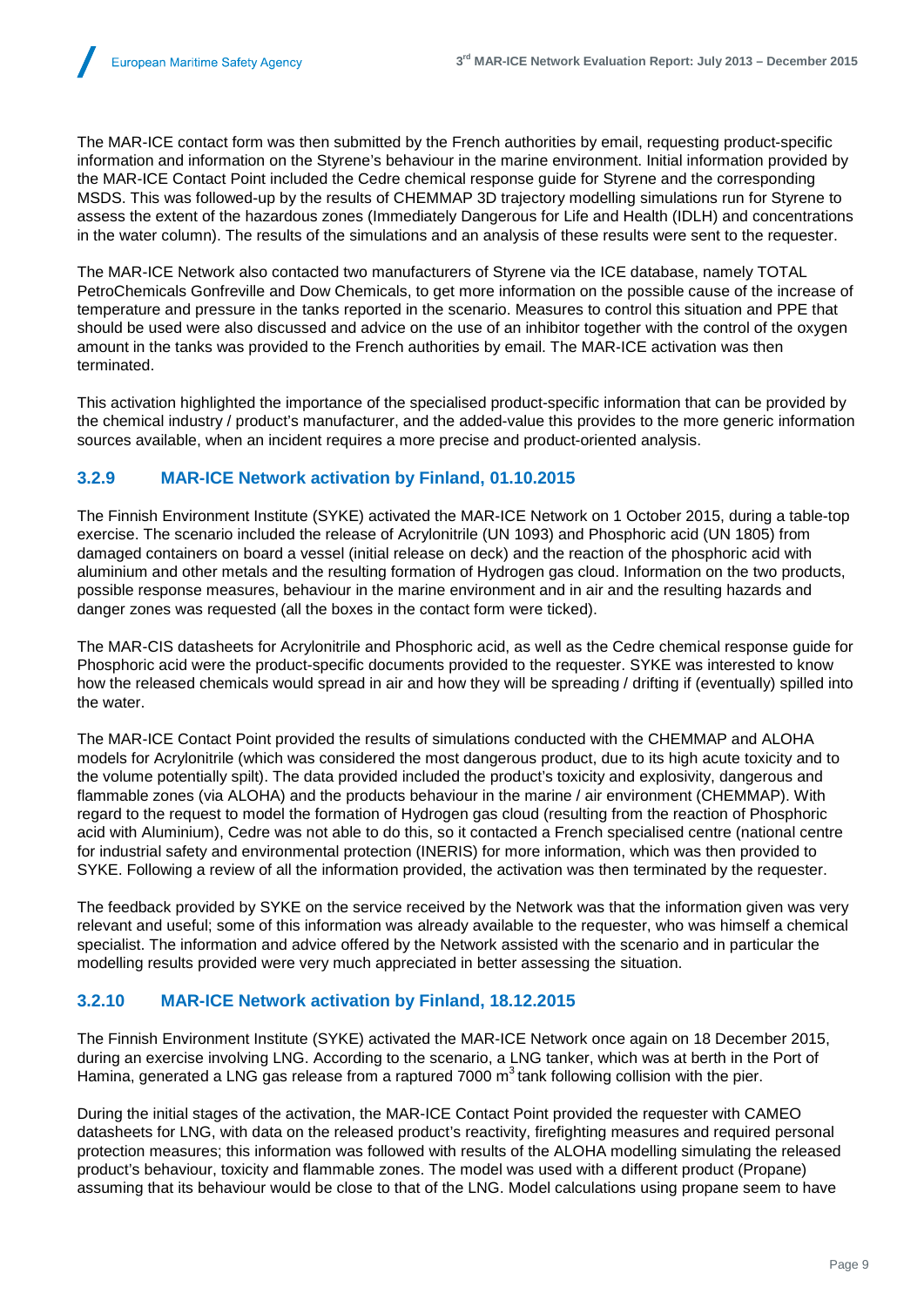

overestimated the plume drift. Following some clarifications required by the requester on the model results for the exposure limits, the exercise was concluded.

The requester was satisfied with the rapid and qualified response received from the MAR-ICE Contact Point. Three bodies were alerted during this exercise: two national organisations (the Finnish Institute of Occupational Health and the Finnish Meteorological Institute) and the MAR-ICE Network, with rapid responses and initial advice received from all three institutions.

# **4. Cedre's performance as the MAR-ICE Contact Point**

#### 4.1 Response to requests received

In all cases of the MAR-ICE Network's activations, Cedre has acted very efficiently in providing initial relevant product-specific documentation (e.g. MSDSs, MAR-CIS datasheets) and information within 1 hour. This is in most cases followed by the provision of additional information mostly on the substance's behaviour in the marine environment, or the substance's trajectory or risk evaluation and risk assessment of several substances. Cedre has in many cases acted proactively and made relevant proposals and suggestions and offered additional advice to the requested information. In all cases, Cedre has demonstrated professionalism and expertise in their response to the requests received. In particular the promptness, professionalism and expertise of the information provided by Cedre are very much appreciated by the service's users.

In most cases Cedre provided the requested information based on its own resources. In the period covered in this report, chemical companies (manufacturers) were only contacted in two occasions: during the Spanish exercise on 14.01.2014 (unsuccessfully) and during the French exercise on 27.05.2015, where two separate chemical companies were successfully contacted via phone and provided specialised information. The low number of contacts with the chemical companies was due to the fact that either there was no such request made by the requester; or it was not offered as an option by the MAR-ICE Network Contact Point or it was not required by the incident / exercise scenario. However, as the specialised information provided by the manufacturer is in most cases of added-value, it may be worth exploring how the Network's partners can make more often use of this specialised knowledge and offer it to the requester as a standing option during all the activations.

In some cases during exercises, it is not clear if all the information requested by the requester was provided. This applies in particular when all the relevant information boxes in the MAR-ICE Contact Form are ticked and/or when there is no specific additional description of the data needed, or follow-up from the requester on the initial request made. This will be addressed by a revision of the MAR-ICE Contact Form.

Feedback received from some countries indicates that the type of information and documentation provided by the Network could be improved to have a more operational focus, going beyond the more generic MSDS information and to include warnings, practical advice and health and safety information for the response operations. This has been noted by the three parties and the MAR-ICE Contact Form will also be revised accordingly, so as to specify more the initial information needs of the requester.

#### 4.2 Internal training

Since the establishment of the MAR-ICE Network, Cedre has conducted regular training of its duty engineers on the MAR-ICE procedures and the service to be provided via the Network. This internal training consists of familiarisation with the ICE database and the MAR-CIS tool, consulting various other chemical databases, using HNS modelling software (such as CHEMMAP) and keeping up-to-date with the MAR-ICE activation procedures.

Information on the MAR-ICE Network is available in Cedre's website and when there is an activation of the Network, brief information on the activation is included in Cedre's monthly Newsletters.

#### 4.3 Reporting to EMSA

Some communication issues regarding contacting the Network via Cedre and EMSA's notification of the MAR-ICE Network activations (phone number and email technical problems) have been identified during the reporting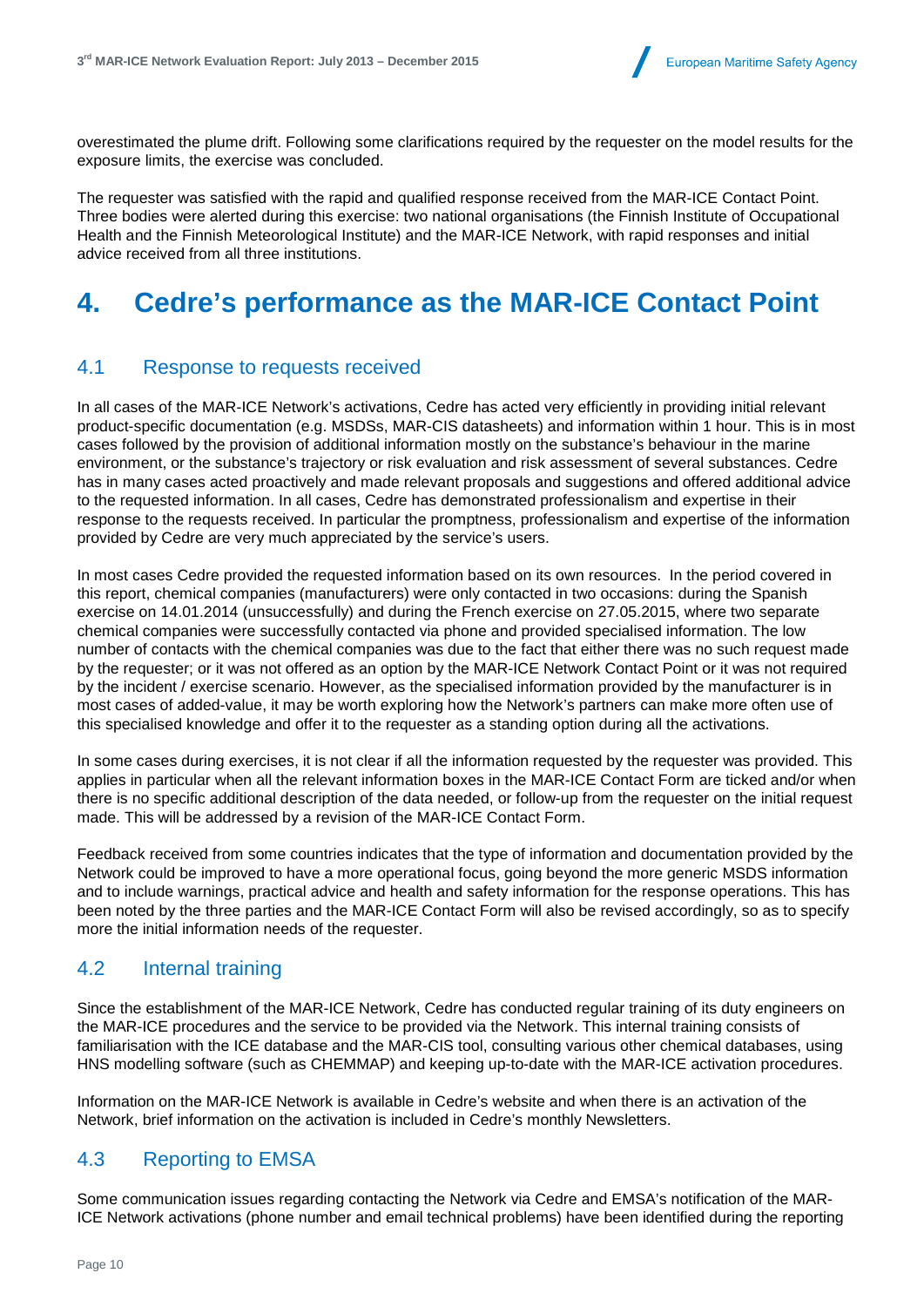period and have been addressed by the parties. It has been agreed to only maintain the Cedre switchboard number as the main telephone number for contacting the MAR-ICE Contact Point and the MAR-ICE Network. EMSA's Maritime Support Services (MSS) 24/7 accessible phone number will also be included in the MAR-ICE Contact Form as a back-up number, in order to support and guide the requester on how to contact the Network in case this may be needed (e.g. when the Cedre switchboard number is not reachable). The MAR-ICE Contact Form has been revised accordingly.

As several Cedre duty officers are responding to the MAR-ICE Network activations within Cedre's function as the MAR-ICE Contact Point, a more standardised approach in reporting the Network's activations to EMSA will be implemented by Cedre, following the dedicated MAR-ICE Activation Reporting template.

### **5. Cefic's performance as coordinator of the ICE scheme**

Cefic plays a crucial role in the MAR-ICE Network as it maintains and manages the ICE database, which contains the contact information of all National ICE Centres of the ICE Network in Europe and for some countries, the chemical companies that can provide information and assistance for specific products (depending on the country). The ICE database is used by the MAR-ICE Network to contact when needed National ICE Centres or chemical companies / manufacturers to get more specialised product-specific information. Cefic also regularly informs and updates the ICE members of the MAR-ICE Network's activations.

Information on the MAR-ICE Network is published on Cefic's website and the MAR-ICE Network is a standing topic on the agenda of the annual ICE Integration Group meetings regarding the emergency response to road and rail incidents involving chemicals. Cefic guarantees the chemical industry's awareness of and involvement in the MAR-ICE Network.

Although Cefic's role is not as visible as Cedre's contribution to the functioning of the MAR-ICE Network, Cefic clearly has a critical role in representing the chemical industry and the ICE partners and is greatly appreciated as a partner of the MAR-ICE, in particular with regard to the discussions for further development of the service. In addition, Cefic is also aware of all the MAR-ICE Network's activations and coordinates and follows-up with any issues regarding the participation and contribution of the ICE centres and the ICE chemical companies in the MAR-ICE Network.

### **6. EMSA's role as coordinator of the MAR-ICE Network**

EMSA's role is to maintain, review and evaluate the MAR-ICE Network, ensuring that the service is provided efficiently and without disruptions. While not visible during the Network's initial activation procedure and during the communication exchange between the requester and the MAR-ICE Contact Point, EMSA is part of the MAR-ICE Network and is aware of all the MAR-ICE activations in real time and receives an activation report by Cedre shortly after the termination of each activation.

EMSA was the initiator of the MAR-ICE Network and is responsible for monitoring and evaluating the MAR-ICE Network activations and the service it provides. EMSA is in close and regular contact with the other two MAR-ICE partners (Cefic and Cedre) and also contacts the requester/user of the MAR-ICE Network to provide feedback on the use of the Network shortly after each activation.

Based on the Network's regular evaluations and the constant review of the feedback provided by the Network's users, EMSA, in close cooperation with its partners, aims to enhance the Network of experts and further develop the service provided to support the EU Member States during the initial stage of maritime emergencies involving chemicals.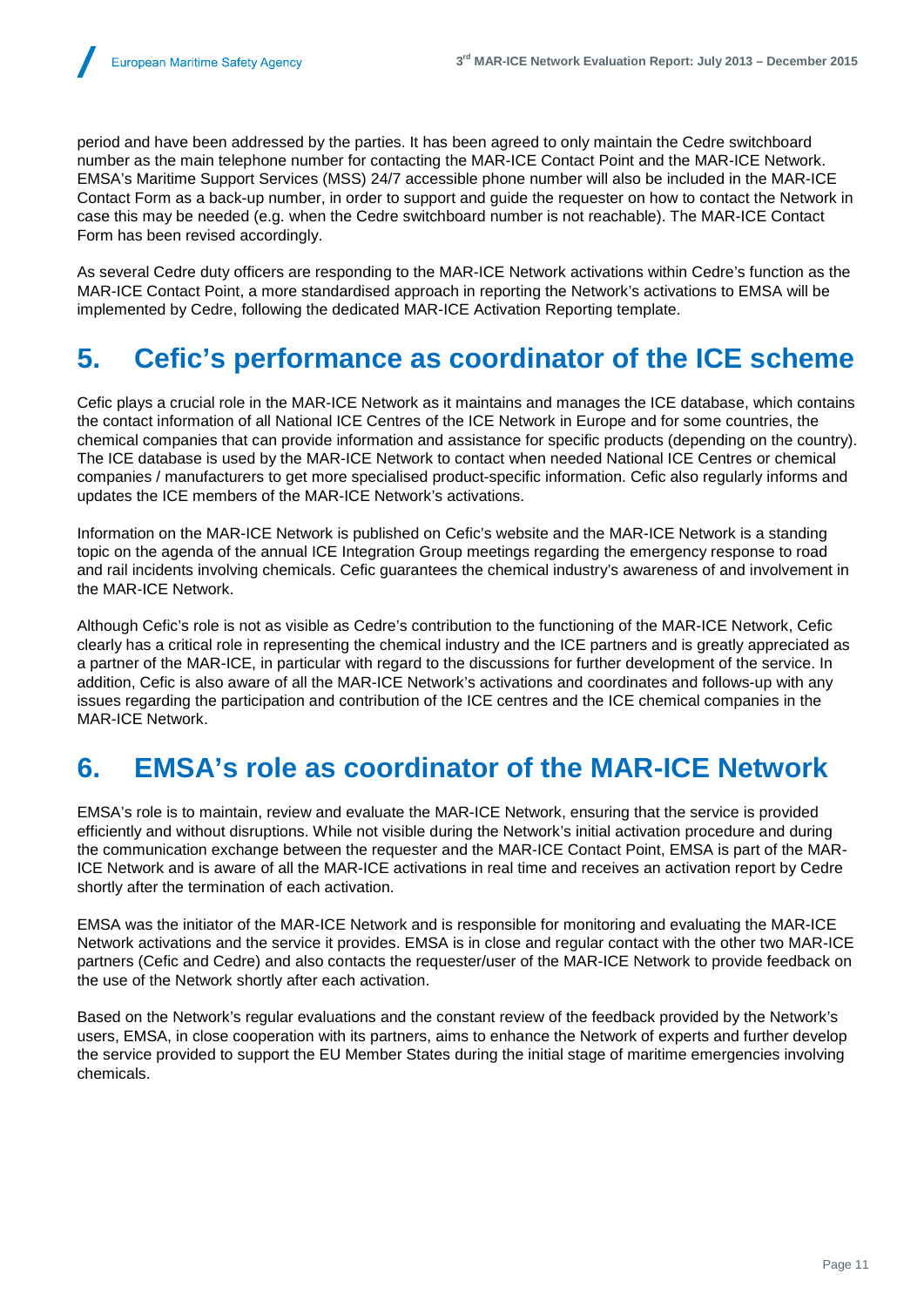

# **7. Evaluation of the MAR-ICE Network, lessons learnt and follow-up actions**

The MAR-ICE Network and the expert information and advice service it provides, is highly appreciated by the EU Member States, coastal EFTA/EEA States and coastal EU Candidate countries and is considered as providing a real added value. The service is rapidly available to the marine pollution response authorities as an initial or additional information source for chemical spills (or the threat thereof) in case of maritime emergencies.

Two points are of interest to note:

- 1) Compared to past years, the annual use of the service during this reporting period has increased, especially for exercises. This shows an increased awareness of the Network and the wish of the Member States to familiarise themselves with the Network's activation procedures. It also demonstrates the willingness to find out what type of information and expert advice countries can expect to receive from the Network and how such information relates with the (nationally or regionally available) information sources at hand.
- 2) Countries and national administrations that have used the Network once, keep activating it again and again, with different exercise scenarios, in order to increase their understanding of the type of service and assistance they can receive from the Network during chemical spills. Also new users / countries activated the Network during this reporting period. It is EMSA's intend to enable all EU Member States to activate the MAR-ICE Network at least once.

The feedback received by the requesting parties on the use of the Network was mostly positive, in particular regarding the rapid and professional information and expert advice provided regarding the products involved. Some technical issues raised and other comments made by the service's users in improving practical aspects of the activation procedure and facilitating the communication and information exchange have been considered by EMSA in the review of the Network and will be addressed by the MAR-ICE partners. Furthermore, some user feedback pointed out that the information and documentation provided by the Network was expected to have a more operational focus. This also depends on the request made and the follow-up by the requester. It is very important that the specific type of information or advice requested is clearly indicated and is followed-up.

Lessons learned and follow-up actions to be implemented, based on the feedback received by the users and on the Network's evaluation by the three MAR-ICE parties include:

- Revising the MAR-ICE Contact Form for easier use by the requesting party, in particular regarding the addition of 'free text' entry space; the entry of information for multiple substances; the clearer and easier description and some type of prioritisation of the requested information (redrafting of parts E.1 and E.2); and the inclusion of the Network's information flow, indicating the steps to be taken by the requester.
- Revising the contact numbers for activating the Network.
- Depending on the incident, the option to contact a manufacturer or relevant chemical company via the Network should be more visible to the requester.
- **Documentation (especially larger documents) provided by the Network, should always be accompanied** by further explanation and description of the document provided, drawing attention to the key relevant points. Providing web-links should preferably be avoided.
- The termination of the MAR-ICE activation should always be clearly stated by the requester brief information on this has been included in the MAR-ICE Contact Form.
- Feedback from the user of the service should always be requested by EMSA following an activation of the Network – a specialised feedback form has been developed for this reason.
- Modelling (e.g. CHEMMAP / Aloha) simulation results and risks assessments (e.g. simplified risk assessment table / chemicals' prioritisation lists) are very much appreciated by the users and seem to be requested more often. If justified by the incident or exercise scenario, the provision of modelling and risk assessment results will be provided by the MAR-ICE Contact Point in a more standardised way to the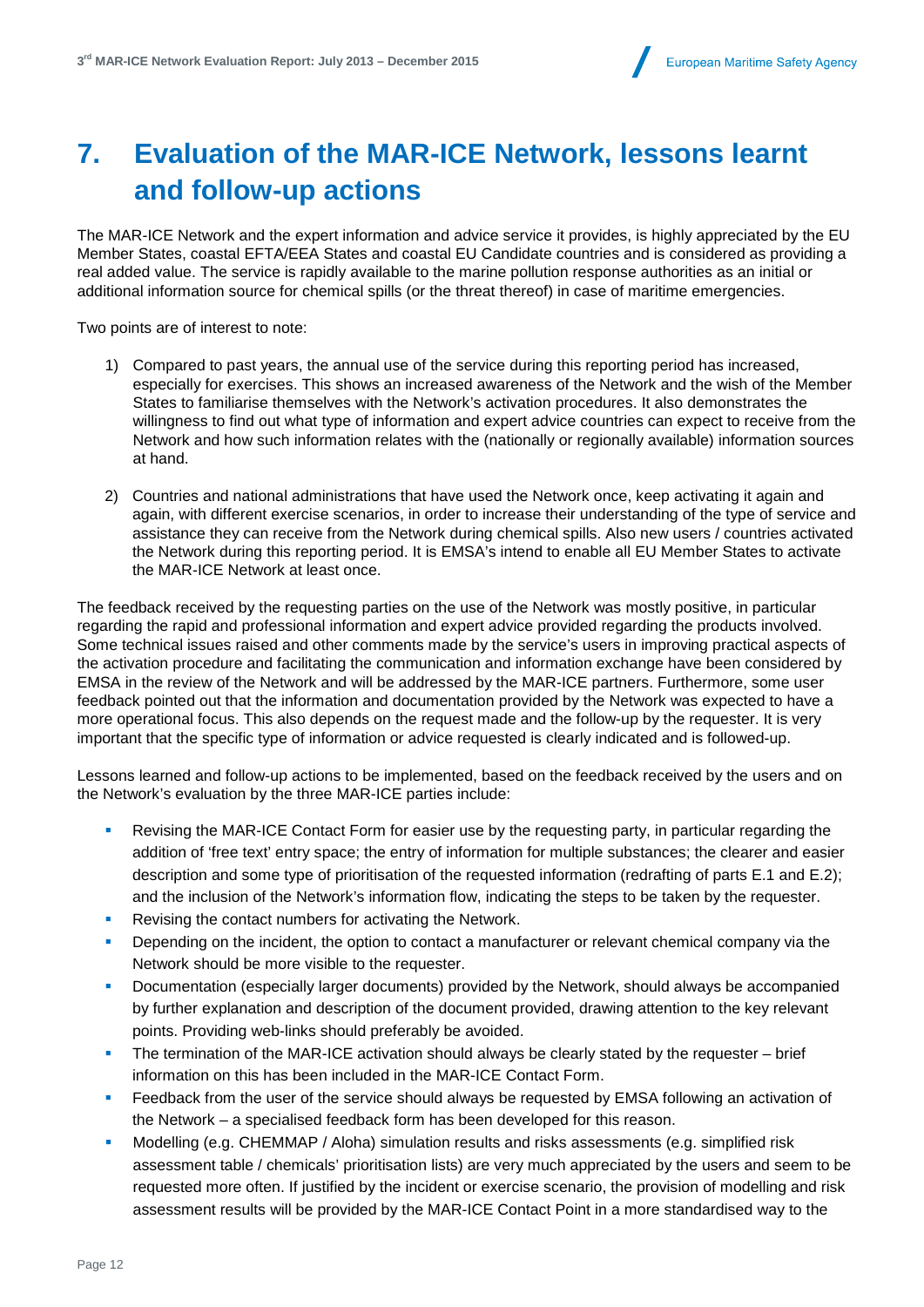requester, as per the dedicated forms developed for this purpose. The specific conditions used for the scenario simulations will always be mentioned in these forms.

- **There is a need to increase awareness of the MAR-ICE Network among the ICE partners (ICE National** Centres, ICE Focal Points and chemical companies).
- **There is a need to facilitate and increase the accessibility to the MAR-ICE Network documentation** (Contact Form) among EU Member States' relevant administrations.
- Alert exercises for testing the MAR-ICE Network will be introduced by the MAR-ICE partners as follows:
	- 'Alert tests': Between EMSA and the MAR-ICE Contact Point (Cedre), on a monthly basis and unannounced, to check that the MAR-ICE Network's contact numbers work correctly. EMSA proposed to involve EU countries (especially those that have never activated the Network before) once or twice a year in these alert tests, so that they activate the Network to test that all communication channels work well.
	- 'MAR-ICE Ring Tests': Between the MAR-ICE Contact Point (Cedre) and the 17 ICE National Centres (once or twice a year), similarly to the ICE Ring Tests, to check that the ICE database information is up-to-date and that the ICE National Centres are aware of their role within the MAR-ICE Network.

# **8. Concluding remarks**

The MAR-ICE Network and its service of providing remotely and upon request expert information and advice to national maritime administrations in cases of maritime chemical emergencies is well received by the EU Member States, coastal EFTA/EEA States and coastal EU Candidate countries. The MAR-ICE Network was activated eleven times during the two and a half years from July 2013 to December 2015. This shows a small increase compared to the previous two reporting periods (the Network was activated six times during its first two years of operation from 2009 to 2010 and eight times during the following two and a half years of operation, from January 2011 to June 2013). In particular the number of MAR-ICE Network activations for table-top exercises has increased, as has the number of countries that activate the Network more than once.

Cedre has performed its tasks as the MAR-ICE Contact Point well and Cefic has supported the service among its members. The lessons learned and follow-up actions identified in this report will be implemented by the three parties and any changes to the MAR-ICE Contact Form or other MAR-ICE documentation will be communicated to the MAR-ICE users in due course. It is the aim of the Agency to support and enhance the use of this information service among the EU Member States.

All three parties (Cefic, Cedre and EMSA) strongly support the MAR-ICE Network and the service it provides. Based on the positive user feedback and the outcome of this third review, they wish to continue with the Network beyond 2017. Discussion on how to proceed after 2017 and how to further develop the service is expected to commence later in 2016 among the three parties. In support of the future direction of the MAR-ICE Network, a workshop may be held at EMSA in 2017 addressing the MAR-ICE activation procedures, the evaluation of the MAR-ICE information provided and the Network's future direction.

This report will be published on EMSA's website.